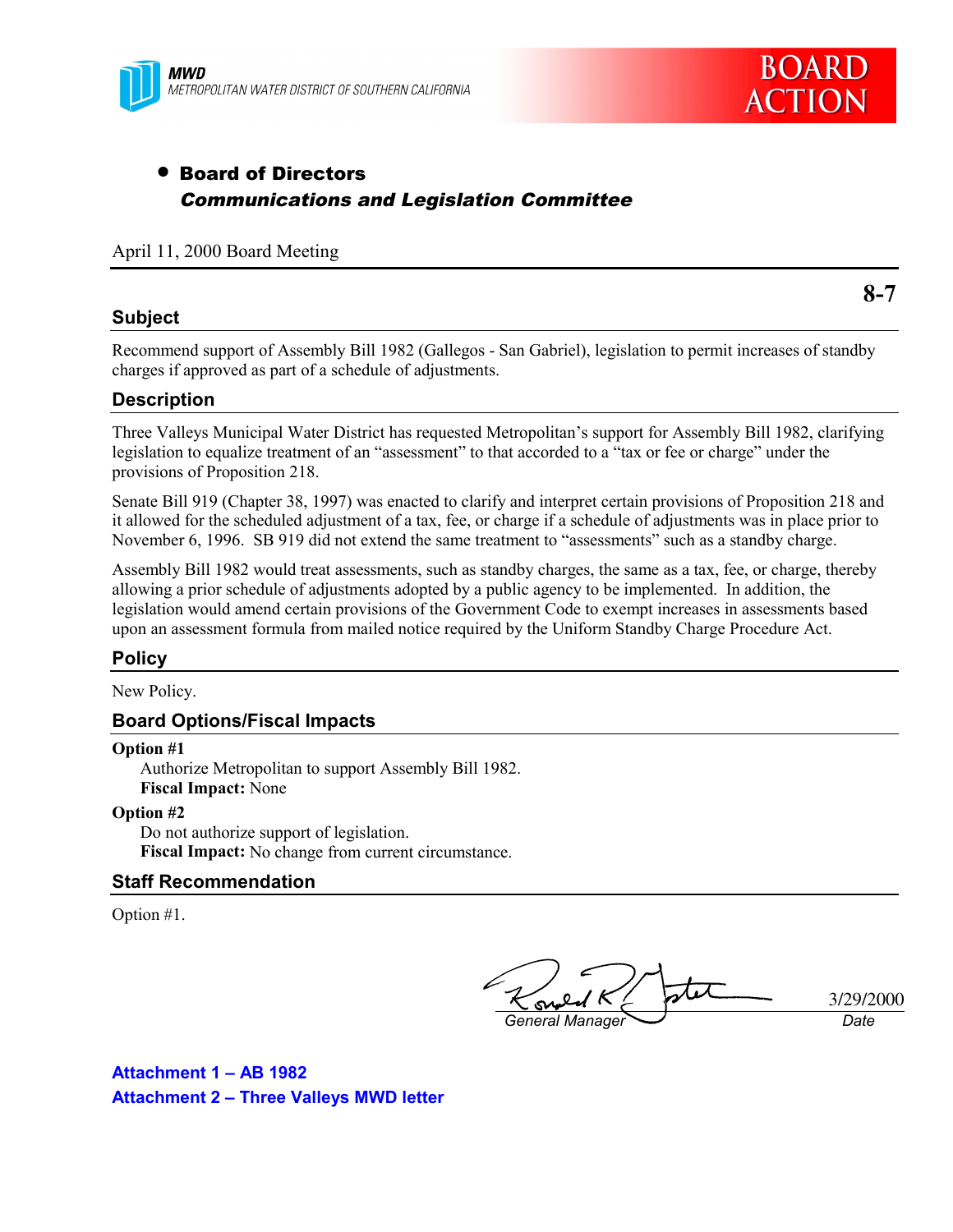The Following 5 Pages are

Attachment 1

To Board Letter 8-7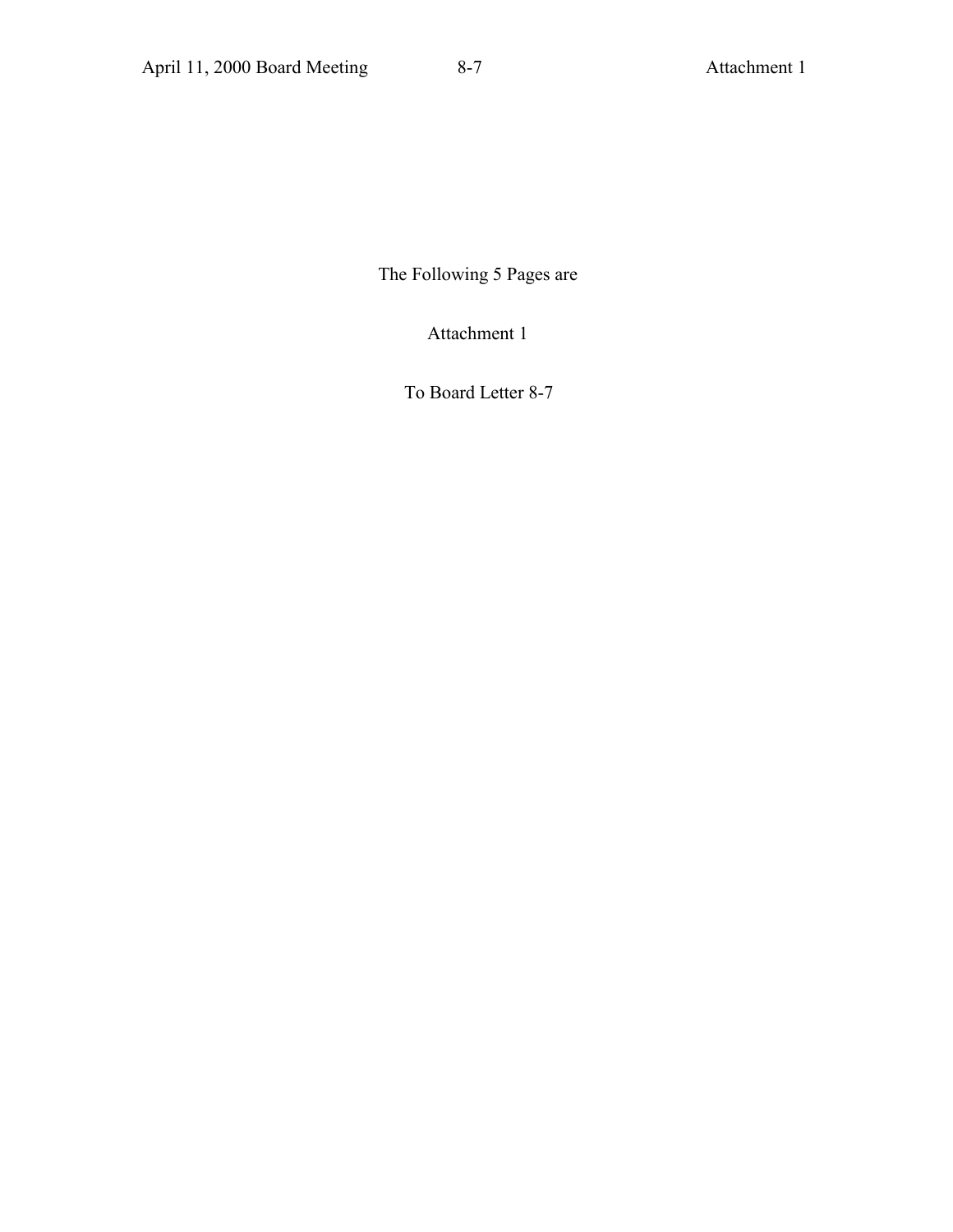#### **Introduced by Assembly Member Gallegos**

February 18, 2000

An act to amend Sections 53750 and 54984.7 of the Government Code, relating to local agency assessments.

#### LEGISLATIVE COUNSEL'S DIGEST

AB 1982, as introduced, Gallegos. Local agency assessments.

(1) Existing law imposes certain notice, protest, and hearing requirements when a local government agency proposes to impose a new or increased assessment, as defined, upon real property with specified exceptions. Existing law defines the word ''increased'' as applied to a tax, assessment, or property-related fee or charge, and provides that a tax, fee, or charge is not deemed to be ''increased'' by an agency action that adjusts the amount of a tax, fee, or charge in accordance with a schedule of adjustments adopted prior to November 6, 1996, or that implements or collects a previously approved tax, fee, or charge, as long as the rate is not increased beyond the level previously approved and the methodology previously approved is not revised so as to result in an increased amount for that levy.

This bill would add assessment to these 2 categories of actions by an agency deemed not to increase a levy.

(2) Existing law establishes a uniform procedure available to any local agency authorized to provide water, sewer, or water and sewer service and authorized to fix, levy, or collect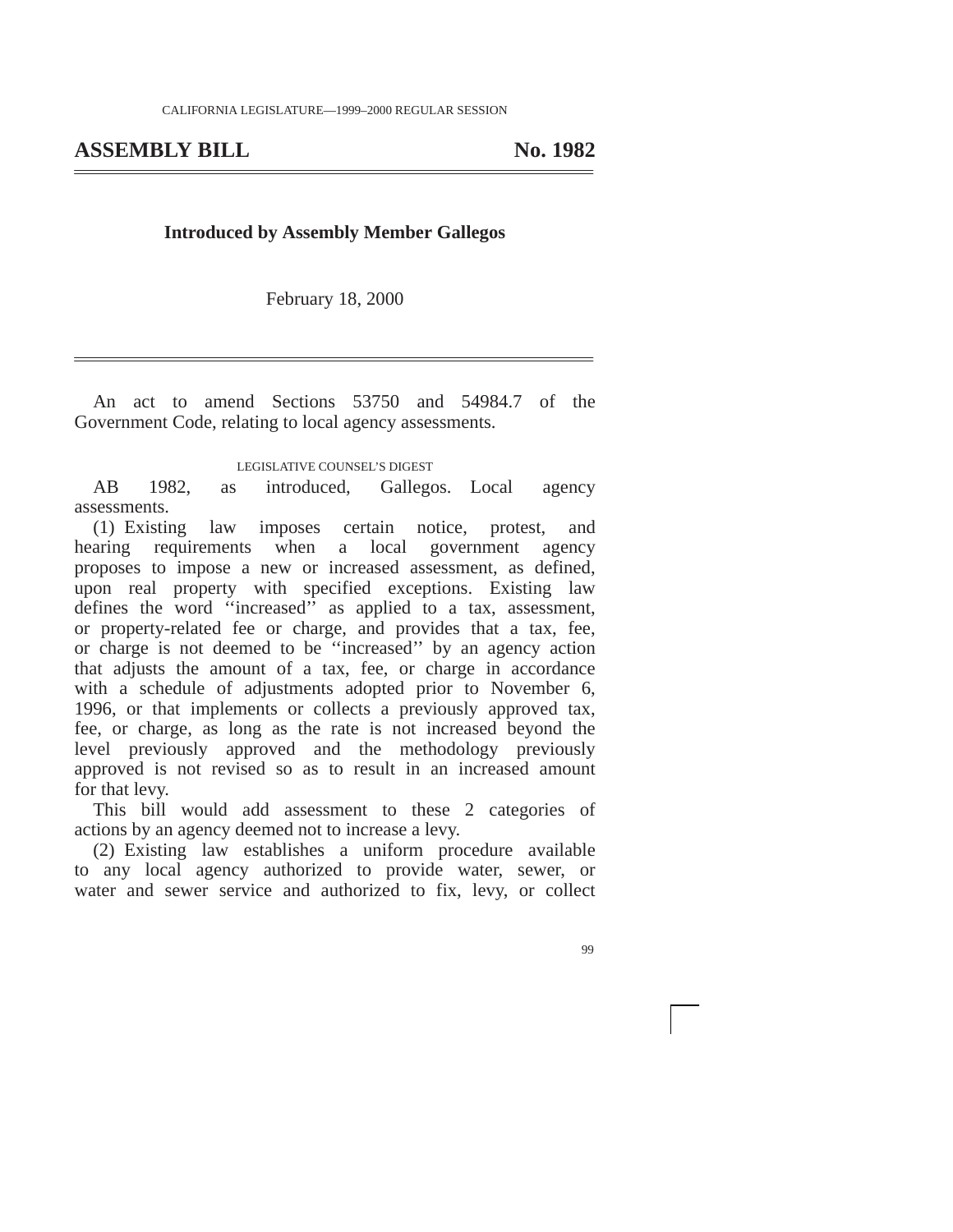any standby or availability charge or assessment for provision of that service. Under that law, if the governing body has followed the procedure, it may continue the same charge in subsequent years, by published resolution, and dispense with the mailed notice requirement.

This bill would authorize the governing body to increase the amount of an assessment in this manner if the increase is based upon an assessment formula, or is within a range of assessments, previously noticed and adopted.

Vote: majority. Appropriation: no. Fiscal committee: no. State-mandated local program: no.

# *The people of the State of California do enact as follows:*

1 2 is amended to read: SECTION 1. Section 53750 of the Government Code

3 4 XIII D of the California Constitution and this article: 53750. For purposes of Article XIII C and Article

5 6 in subdivision (b) of Section 1 of Article XIII C of the 7 California Constitution. (a) ''Agency'' means any local government as defined

8 9 agency upon real property that is based upon the special 10 benefit conferred upon the real property by a public 11 improvement or service, that is imposed to pay the capital 12 cost of the public improvement, the maintenance and 13 operation expenses of the public improvement, or the 14 cost 15 includes, but is not limited to, ''special assessment,'' 16 "benefit assessment," 17 ''special assessment tax.'' (b) ''Assessment'' means any levy or charge by an of the service being provided. "Assessment" "maintenance assessment," and

18 19 agency to contain all of the parcels that will receive a 20 special benefit from a proposed public improvement or 21 service. (c) ''District'' means an area that is determined by an

22 23 improvements that is intended to provide for erosion 24 control, landslide abatement, or for other types of water 25 drainage.(d) ''Drainage system'' means any system of public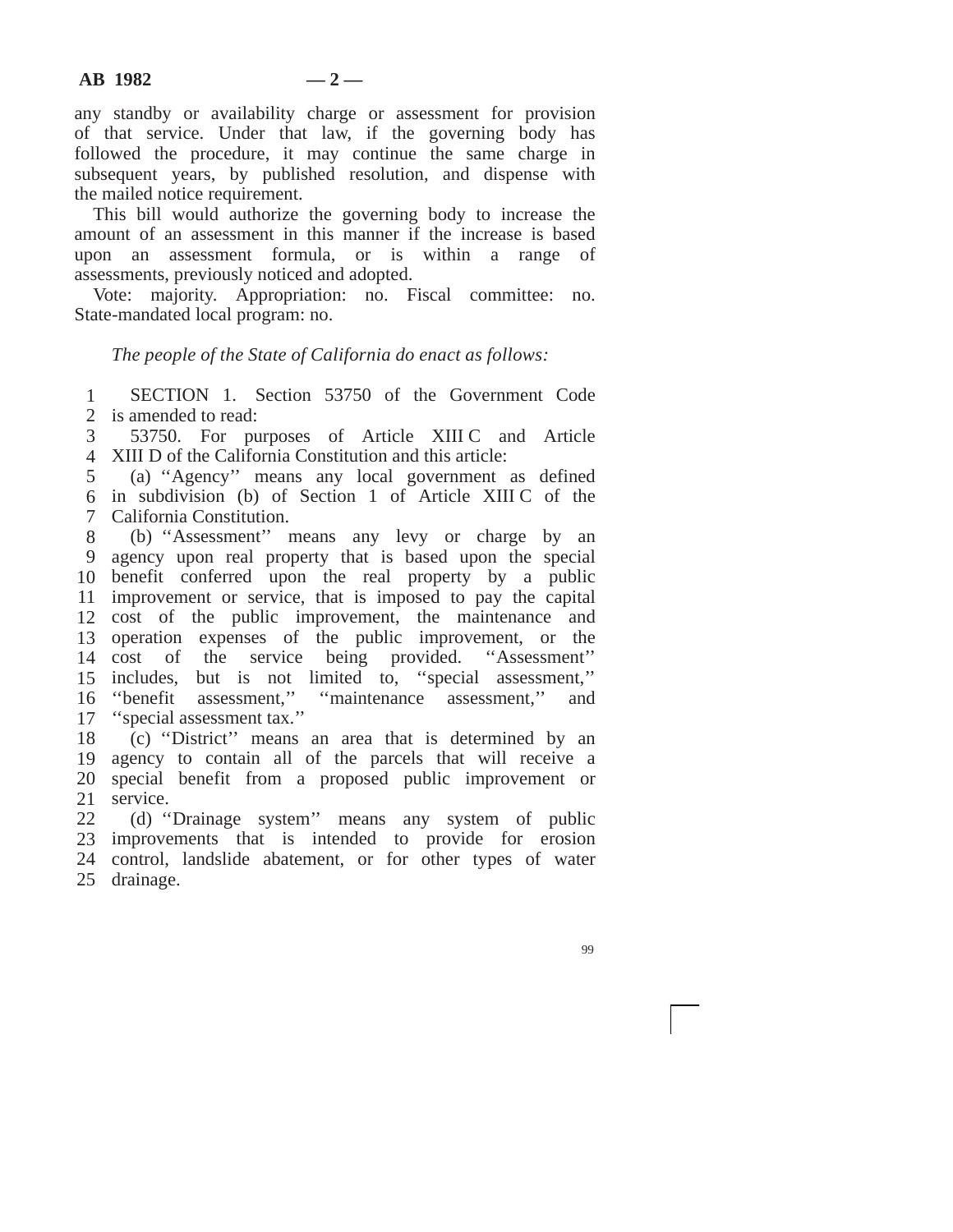or charge, means a decision by an agency to extend the a sunset provision or expiration date. (e) ''Extended,'' when applied to an existing tax or fee stated effective period for the tax or fee or charge, including, but not limited to, amendment or removal of

 improvements that is intended to protect property from (f) ''Flood control'' means any system of public overflow by water.

 that an agency has identified as having a special benefit conferred upon it and upon which a proposed assessment is to be imposed, or a parcel of real property upon which be imposed. (g) ''Identified parcel'' means a parcel of real property a proposed property-related fee or charge is proposed to

 assessment, or property-related fee or charge, means a (h) (1) ''Increased,'' when applied to a tax, decision by an agency that does either of the following:

 tax, assessment, fee or charge. (A) Increases any applicable rate used to calculate the

 assessment, fee or charge is calculated, if that revision results in an increased amount being levied on any person or parcel. (B) Revises the methodology by which the tax,

 be ''increased'' by an agency action that does either or both of the following: (2) A tax, *assessment,* fee, or charge is not deemed to

 charge in accordance with a schedule of adjustments, 29 including adjustment that was adopted by the agency prior to November 6, 1996. (A) Adjusts the amount of a tax-or, *assessment*, fee, or a clearly defined formula for inflation

 33 or *assessment*, fee, or charge, so long as the rate is not increased beyond the level previously approved by the agency is not revised so as to result in an increase in the amount being levied on any person or parcel. (B) Implements or collects a previously approved tax, agency, and the methodology previously approved by the

 be ''increased'' in the case in which the actual payments from a person or property are higher than would have(3) A tax, assessment, fee or charge is not deemed to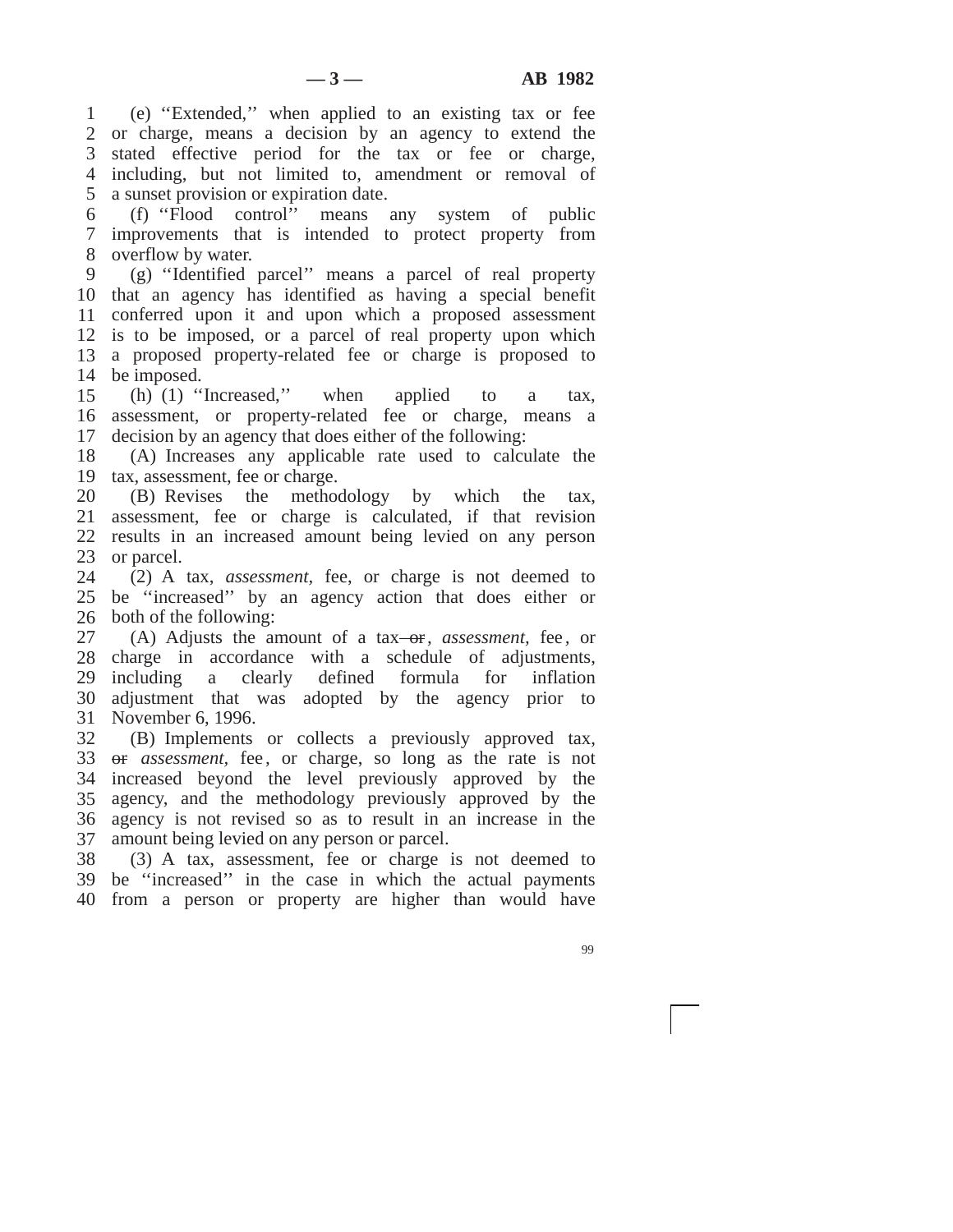resulted when the agency approved the tax, assessment, or fee or charge, if those higher payments are attributable to events other than an increased rate or revised methodology, such as a change in the density, intensity, or nature of the use of land.

 Article XIII C or XIII D of the California Constitution that is accomplished through a mailing, postage prepaid, deposited in the United States Postal Service and is deemed given when so deposited. Notice by mail may be included in any other mailing to the record owner that otherwise complies with Article XIII C or XIII D of the California Constitution and this article, including, but not limited to, the mailing of a bill for the collection of an assessment or a property-related fee or charge. (i) ''Notice by mail'' means any notice required by

 whose name and address appears on the last equalized secured property tax assessment roll, or in the case of any public entity, the State of California, or the United States, means the representative of that public entity at the address of that entity known to the agency. (j) ''Record owner'' means the owner of a parcel

 23 engineer Engineers Act (Chapter 7 (commencing with Section 6700) of Division 3 of the Business and Professions Code). (k) ''Registered professional engineer'' means an registered pursuant to the Professional

 improvements or services that is intended to provide for the surveillance and control of vectors as defined in subdivision (f) of Section 2200 of the Health and Safety Code and a pest as defined in Division 4 (commencing with Section 5001) and Division 5 (commencing with Section 9101) of the Food and Agricultural Code. (*l*) ''Vector control'' means any system of public

 improvements intended to provide for the production, storage, supply, treatment, or distribution of water. (m) ''Water'' means any system of public

 amended to read: SEC. 2. Section 54984.7 of the Government Code is

 have been followed in a given year, the governing body may, by resolution, continue the charge *or assessment* in54984.7. *(a)* If the procedures set forth in this chapter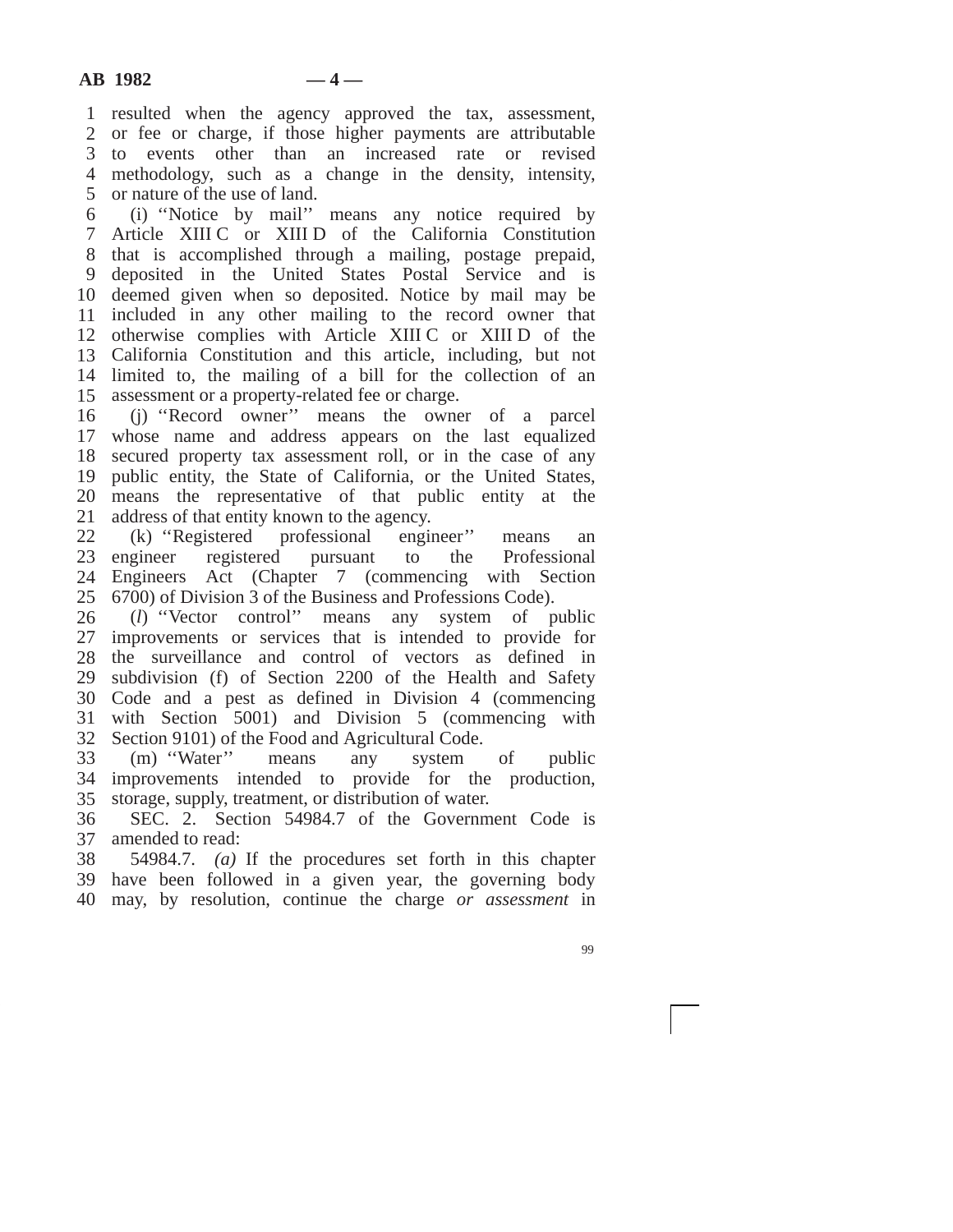successive years at the same rate and in the same manner, but dispensing with the requirement for mailed notice. The local agency shall cause notice of the intent to adopt the resolution to be published pursuant to Section 6066, prior to the date set for adoption, and shall hear any and all objections at the time and place set forth in the notice. conduct the hearing and consider all objections to the adopt, revise, reduce, or modify the assessment or charge, but may not increase the charge, or may overrule any and all objections. The determination of the governing body 13 shall be final. This section The governing body shall, at the time and place specified, assessment, if any. The governing body may, thereafter,

 assessment is increased, or if the governing body makes any change in the areas subject to the assessment, 17 compared *Notwithstanding other provisions of this section, the governing body may increase the amount of an assessment in accordance with subdivision (a) if the increase is based upon an assessment formula, or is within a range of assessments, previously noticed by the local agency and adopted by the governing body. (b) Subdivision (a)* shall not apply if the amount of the to the prior year's assessment.

O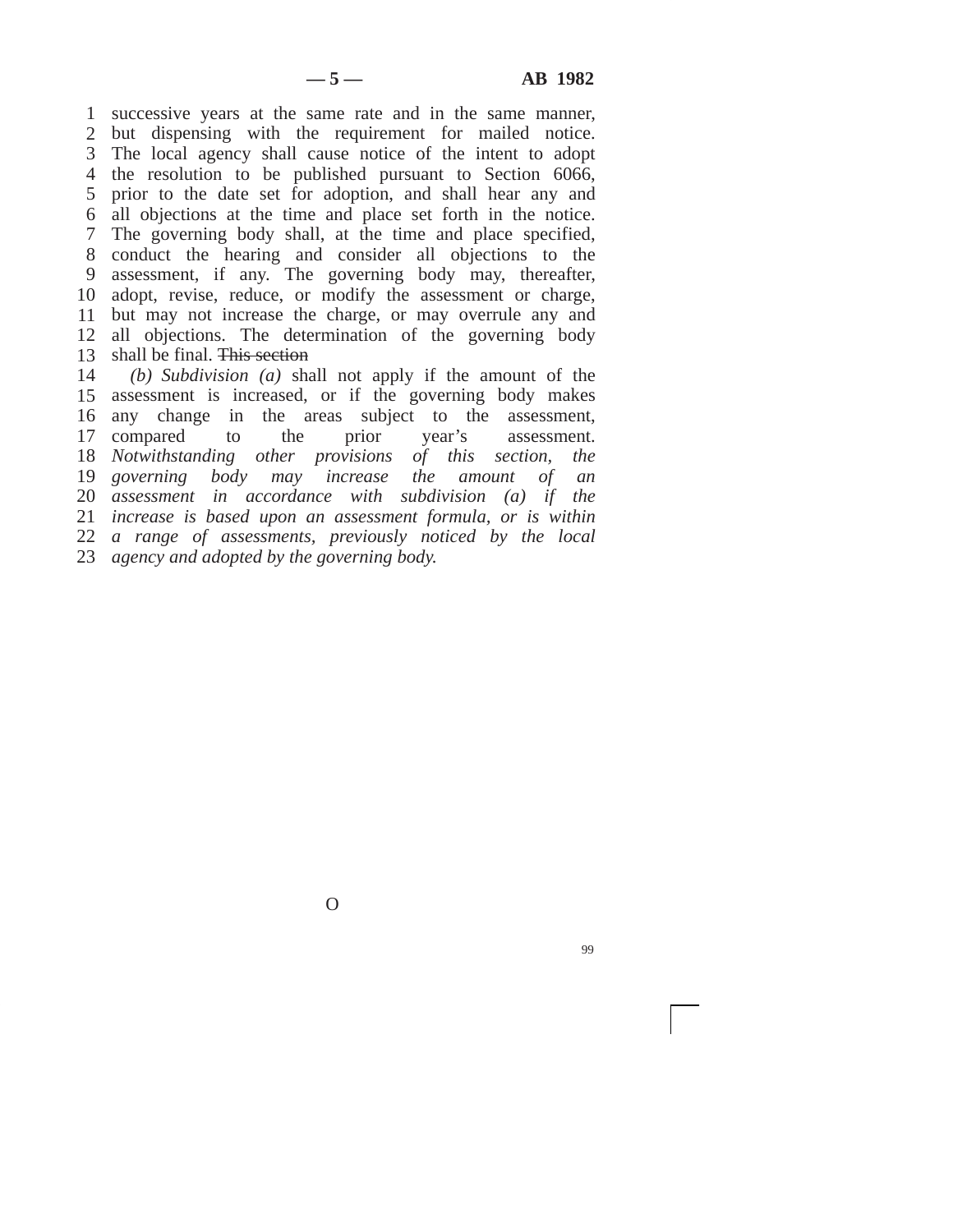# Background on Three Valleys Municipal Water District Standby Charge Problem

During the meeting of the legal affairs committee held at the Spring ACWA Conference on May 5, 1999, general counsel for Three Valleys Municipal Water District ("TVMWD"), Steven M. Kennedy of the law firm of Brunick, Alvarez & Battersby, was asked to give the committee some background on TVMWD's standby charge. Mr. Kennedy responded that on March 10, 1999, the Attorney General's Office issued the above-referenced opinion which held that TVMWD may not readopt its standby charge in future years at the higher annual rates set forth in the engineer's report approved by TVMWD's Board of Directors at the time it adopted its original resolution (prior to the passage of Proposition 218) without subjecting such increases to the maiority-protest and voter approval requirements of Proposition 218, 82 Ops.Cal.Atty.Gen. 35.

Mr. Kennedy further indicated to the committee that the Attorney General's opinion turned on the fact that the word "assessment" - which the Attorney General deemed a standby charge to be for purposes of Proposition 218 pursuant to Article XIIID of the California Constitution - was not included within the protections of Government Code Section 53750(h)(2) when the language thereof was negotiated with the Howard Jarvis Taxpayers Association ("HJTA") during the development of the clean-up legislation ultimately adopted by the State Legislature as Senate Bill ("SB") 919.

In this regard, Government Code Section 53750(h)(2) provides in pertinent part as follows:

"A tax, fee, or charge is not deemed to be 'increased' by an agency action that does either or both of the following:

### (A) Adjusts the amount of a tax or fee or charge in accordance with a schedule of adjustments, including a clearly defined formula for inflation adjustment that was adopted by the agency prior to November 6, 1996.

(B) Implements or collects a previously approved tax, or fee or charge, so long as the rate is not increased beyond the level previously approved by the agency, and the methodology previously approved by the agency is not revised so as to result in an increase in the amount being levied on any person or parcel." (Emphasis added.)

As a result, pursuant to Mr. Kennedy's letter to ACWA dated March 29, 1999, the legal affairs committee was asked whether it would consider initiating and/or supporting a lobbying effort with the State Legislature to enact the following:

(1) Amend the language of Government Code Section 53750(h)(2) so that "assessments" are specifically included within the application of its provisions; and

(2) Amend Government Code Section 54984.7 to state that the mailing requirements of the Uniform Standby Charge Procedures Act, Government Code Section 54984 et seq. ("USCPA"), do not apply to increases based upon an assessment formula or range of assessments previously noticed and adopted by a government agency.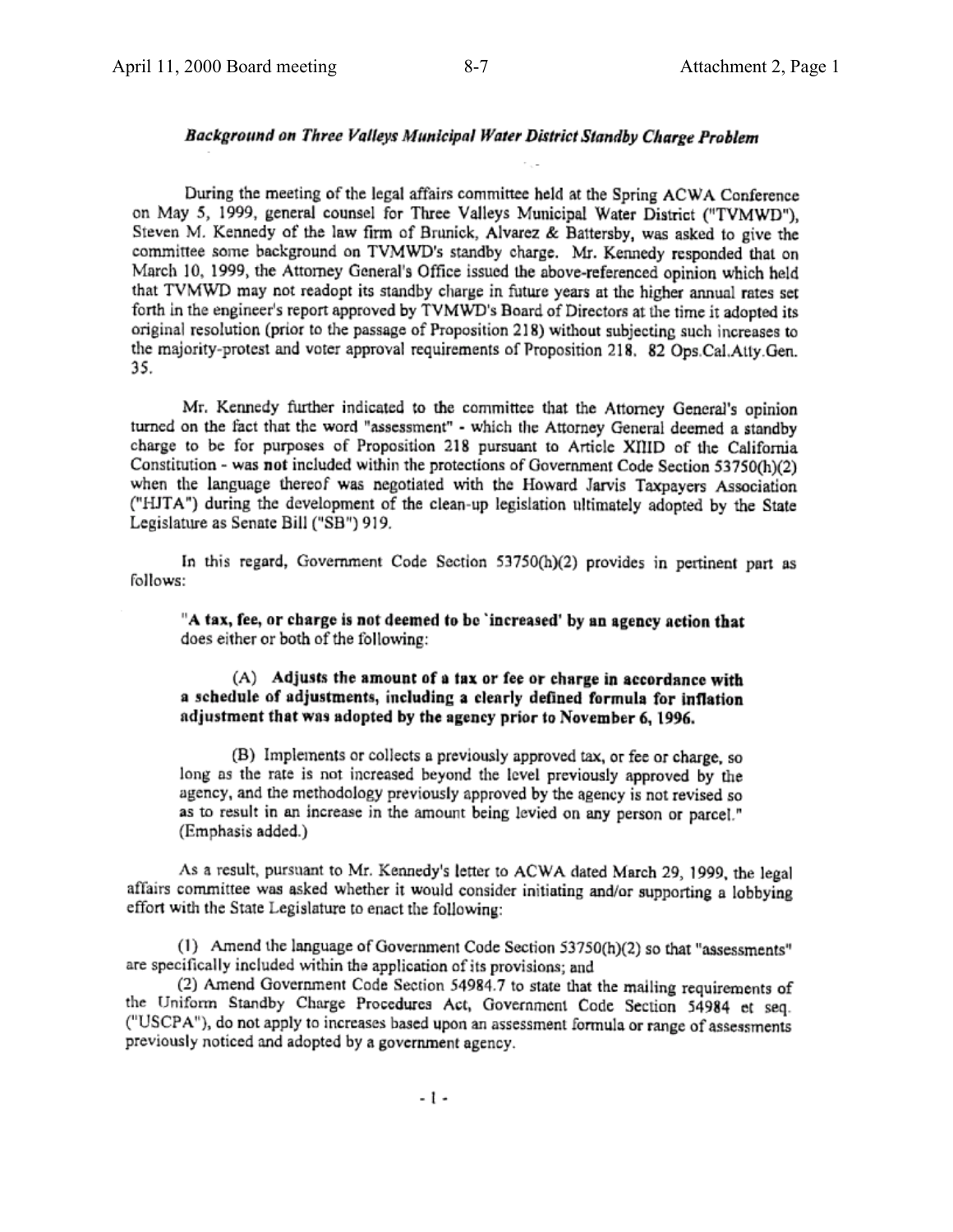The committee members who responded all stated that the ruling did not surprise them since assessments were intentionally omitted from Government Code Section 53750(h)(2) at the demand of HJTA during the SB 919 negotiations. In fact, the legal committee took the time to criticize those agencies that submitted requests for opinions from the Attorney General's office without prior review by the ACWA Legal Affairs Committee, even though:

- TVMWD did bring this matter before ACWA prior to the issuance of the  $(a)$ Attorney General's opinion and in fact received opinions from certain members of the committee at the Fall Conference that were at odds with the statements made by those same attorneys at the Spring Conference;
- Only one member of the committee submitted a brief in support of TVMWD's  $(b)$ position despite the fact that TVMWD formally requested that members of the committee file written comments to the Attorney General's office consistent with the views expressed orally by those attendees at the Fall Conference; and
- (c) The opinion ultimately issued by the Attorney General resulted in the express finding that "[s]tandby charges imposed by a water district constitute 'assessments' within the meaning of article XIII D of the Constitution." 82 Ops.Cal.Atty.Gen. at 38. As a result, the Attorney General's opinion obtained by TVMWD offers persuasive authority in support of the position taken by ACWA in the amicus brief that it filed with the Court of Appeal in Keller v. Chowcilla Water District which challenges the ruling of the Merced County Superior Court that held that standby fees do not qualify for the exemptions for pre-existing assessments under Article XIIID of the California Constitution.

Despite the mix of opinions expressed at the legal committee, Mr. Reeb did seem willing, with the concurrence of the Legislative Committee, to seek a beneficial change in Proposition 218 in the possibly more-receptive legislative environment that currently exists in the wake of the recent election results and a Democrat now serving as Governor.

As a result, on May 19, 1999, the Board of Directors of TVMWD voted unanimously to pursue this matter by asking ACWA to immediately initiate lobbying efforts with the State Legislature to amend the language of Government Code Sections 53750(h)(2) and 54984.7 to ensure that an increase in the amount of TVMWD's standby charge pursuant to a schedule adopted prior to the enactment of Proposition 218 would not pierce the exemptions contained therein for pre-existing water-related assessments or subject such increases to the mailed-notice requirements of the USCPA.

Such an outcome would result in a state-wide benefit to all public water agencies served by ACWA since there is no logical basis for allowing pre-existing taxes, fees, and charges that are increased in accordance with a previously-approved schedule of adjustments to retain their original exempt status, but not assessments -- especially in light of the fact that the ballot materials circulated by HJTA prior to the election on Proposition 218 indicated that the purpose of the initiative was to close a "loophole in the law" and make assessments subject to the same rules as taxes, not to create more onerous rules for assessments.